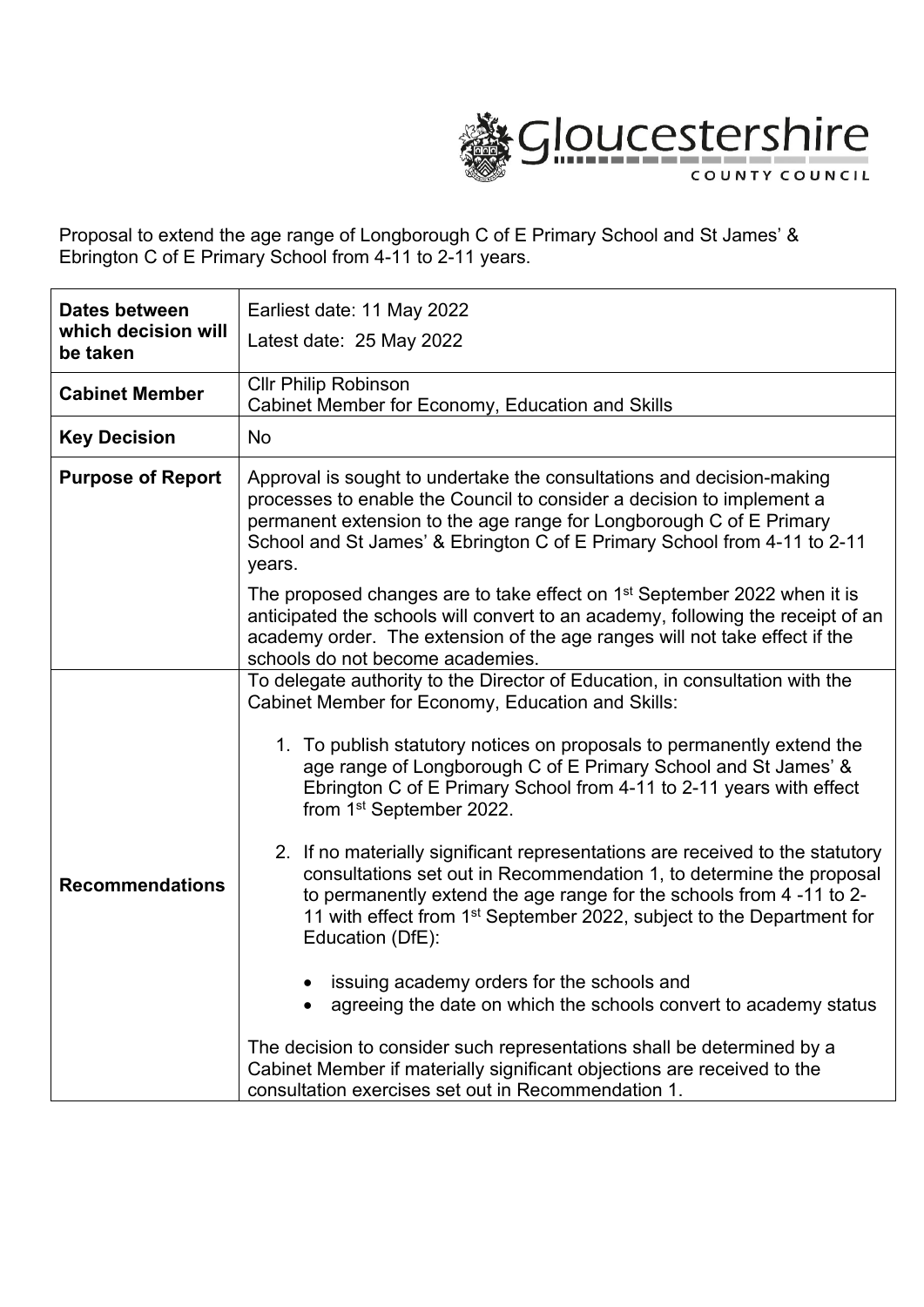| <b>Reasons for</b><br>recommendations  | Following discussion with the Head Teacher and Governors at both schools, it<br>was agreed with the request of the DfE to publish statutory notices on<br>extending the age range at Longborough C of E Primary School and St James'<br>& Ebrington C of E Primary School from 4-11 to 2-11 years ('the Schools') This<br>will allow the schools to meet the requirements of converting to Academies by<br>ensuring that the Nurseries can be transferred as part of the schools. |                                            |
|----------------------------------------|-----------------------------------------------------------------------------------------------------------------------------------------------------------------------------------------------------------------------------------------------------------------------------------------------------------------------------------------------------------------------------------------------------------------------------------------------------------------------------------|--------------------------------------------|
| <b>Resource</b><br><b>Implications</b> | No resource implications have been identified at this time other than Officer<br>time and the cost of publicising details of the proposed changes in<br>accordance with the statutory process. Officers will monitor this with<br>colleagues in other teams to ensure that this remains the case.                                                                                                                                                                                 |                                            |
| <b>Background</b><br><b>Documents</b>  | None                                                                                                                                                                                                                                                                                                                                                                                                                                                                              |                                            |
| <b>Statutory Authority</b>             | Gloucestershire County Council's statutory duty under the Education Act<br>2011                                                                                                                                                                                                                                                                                                                                                                                                   |                                            |
|                                        | School Organisation (Prescribed Alterations to Maintained Schools)<br>(England) Regulations 2013                                                                                                                                                                                                                                                                                                                                                                                  |                                            |
|                                        | Department for Education's Guidance: Making Significant Changes<br>(Prescribed Alterations) to Maintained Schools Guidance                                                                                                                                                                                                                                                                                                                                                        |                                            |
| <b>Divisional</b><br><b>Councillor</b> | Cllr Lynden Stowe, St James' & Ebrington and Longborough                                                                                                                                                                                                                                                                                                                                                                                                                          |                                            |
|                                        | Any representations should be sent to:                                                                                                                                                                                                                                                                                                                                                                                                                                            |                                            |
| <b>Officer</b>                         |                                                                                                                                                                                                                                                                                                                                                                                                                                                                                   |                                            |
|                                        | Name: Tracy Eales<br>Tel. no: 01452 328677<br>Email: tracy.eales@gloucestershire.gov.uk                                                                                                                                                                                                                                                                                                                                                                                           |                                            |
| <b>Timeline</b>                        | By 5pm on 10 May 2022                                                                                                                                                                                                                                                                                                                                                                                                                                                             |                                            |
|                                        | Stage                                                                                                                                                                                                                                                                                                                                                                                                                                                                             | <b>Timeline</b>                            |
|                                        | Formal statutory consultations<br>(publication of statutory notices) on<br>the extension to the age range of<br>the schools in accordance with the<br><b>School Organisation (Prescribed</b><br>Alterations to Maintained Schools)<br>(England) Regulations 2013.                                                                                                                                                                                                                 | $23^{rd}$ May - 17 <sup>th</sup> June 2022 |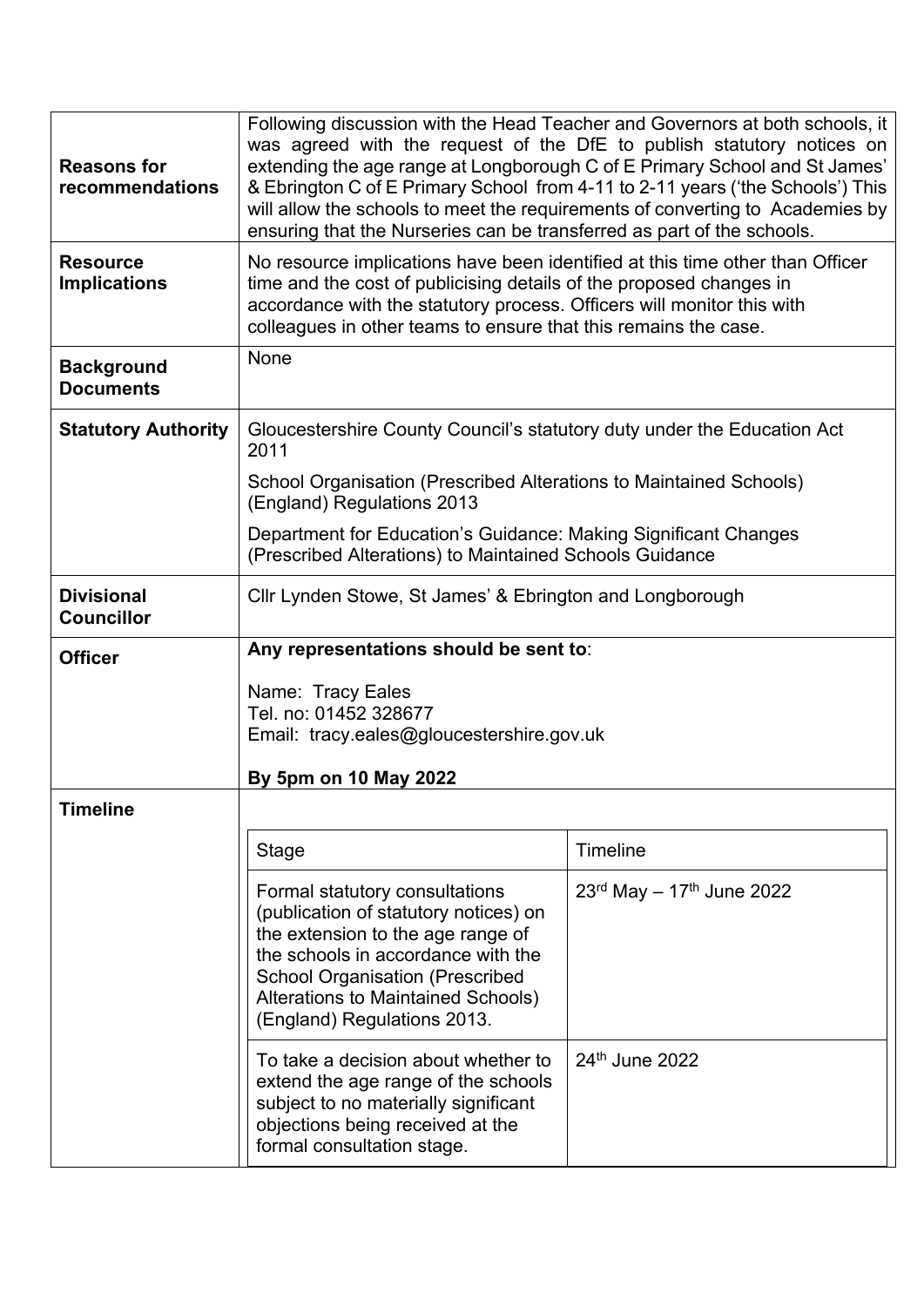# **Background**

- 1. In accordance with the School Organisation (Prescribed Alterations to Maintained Schools) (England) Regulations 2013, changes to the age range of 1 year or more requires a statutory process of consultation, consideration of representations and decision by the Local Authority about whether to implement the change.
- 2. St James & Ebrington is a Voluntary Aided school and Longborough Primary is a Voluntary controlled school, but both are in the process of converting to academies. The schools cater for children aged 4-11 and both already have a Nursery within the school grounds. However, pupils at the Nurseries are not currently on the school rolls. Funding is paid into the main School budgets via a journal payment and a separate cost code set up for the Nursery Funding Money. The Department for Education has approached the County Council requesting the Council to exercise its statutory powers to extend the age range of the schools. If agreed, following consultation, this will enable the nurseries to be integrated during the academy conversion process to avoid them remaining separate entities from the schools.
	- 3. The proposal being presented here for decision under Recommendations 1 to 2 is to:
		- enable the statutory process of consultation to be undertaken to enable the Council to consider extending the schools age ranges; and
		- for a decision to be taken about whether to permanently extend the schools age ranges.
	- 4. If the proposal to extend the schools age ranges proceeds following the statutory consultation process, 2–3-year-olds would then be on the school roll and will be included in the school census. Parents will still need to make a separate application to Gloucestershire County Council for a place in the Reception classes.
	- 5. The Nursery provisions for the 2 and 3-year-olds are led by suitably qualified staff. Gloucestershire's Early Years and Childcare Service is supportive of this proposal. As there is no change in the physical premises, planning consent is not required and. there will be no effect to the schools Published Admission Numbers for school aged children, nor any change to the school's net capacity.

## **Options**

6. Should the DfE grant Academy orders, the conversion process will be completed by the DfE in parallel with the age range extensions. If the orders are not forthcoming, then the age range extensions will not come into effect.

## **Risks**

*7.* Regulation 7 of the School Organisation (Prescribed Alterations to Maintained Schools) (England) Regulations 2013 confirms the Council must have regard to the Secretary of State for Education's guidance when making significant changes to maintained schools. The Guidance issued through the Making Significant Changes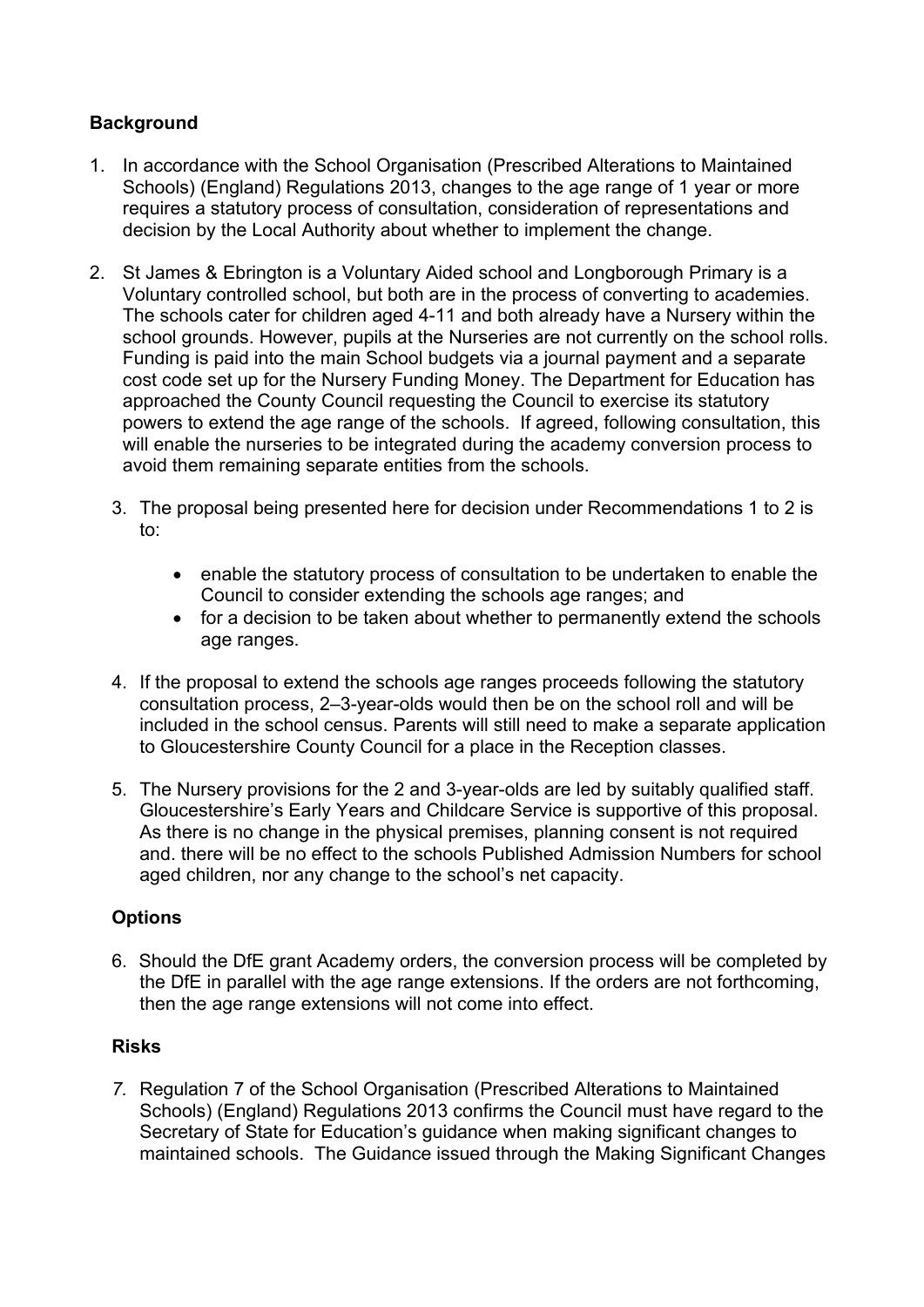(Prescribed Alterations) to Maintained Schools Guidance ('the Guidance') outlines the process which must be followed when extending the age range of a school.

- 8. The guidance confirms that there is no statutory requirement to undertake a 'prepublication' consultation period for prescribed alteration changes, although there is strong expectation that schools and LAs will consult interested parties in developing their proposal prior to publication to take into account all relevant considerations. On this occasion the County Council has had regard to this guidance and considers that it is reasonable to depart from such guidance. This will enable the smooth transition of the schools to academy status in a timely manner to allow the nurseries to be integrated within the schools rather than remain separate entities.
- 9. The County Council has consulted the Department for Education regarding this approach, and they have confirmed their support to proceed to undertake the formal statutory consultation period for each school. It will benefit the schools, pupils and Governors to complete the statutory process as quickly as possible and enable them to convert to academy status.

#### **Financial implications**

10. No financial implications have been identified at this time other than Officer time and the cost of publicising details of the proposed changes in accordance with the statutory process. Officers will monitor this with colleagues in other teams to ensure that this remains the case.

## **Climate change implications**

11. There are no climate change implications of making this decision.

## **Equality implications**

- 12. Equality Impact Assessments have been produced for each school. The proposals do not discriminate against any of the protected groups and actively seeks to improve outcomes for children.
- 13. The Cabinet Member should read and consider the Equality Impact Assessments in order to satisfy themselves as decision makers that due regard has been given.

## **Data Protection Impact Assessment (DPIA) implications**

14. There are no Data Protection considerations to note.

#### **Social value implications**

15. Supporting the work of the Schools, Governors and DfE to improve outcomes for the children at the schools. They have identified that Academy conversion is the best option going forward and this process will support that.

## **Consultation feedback**